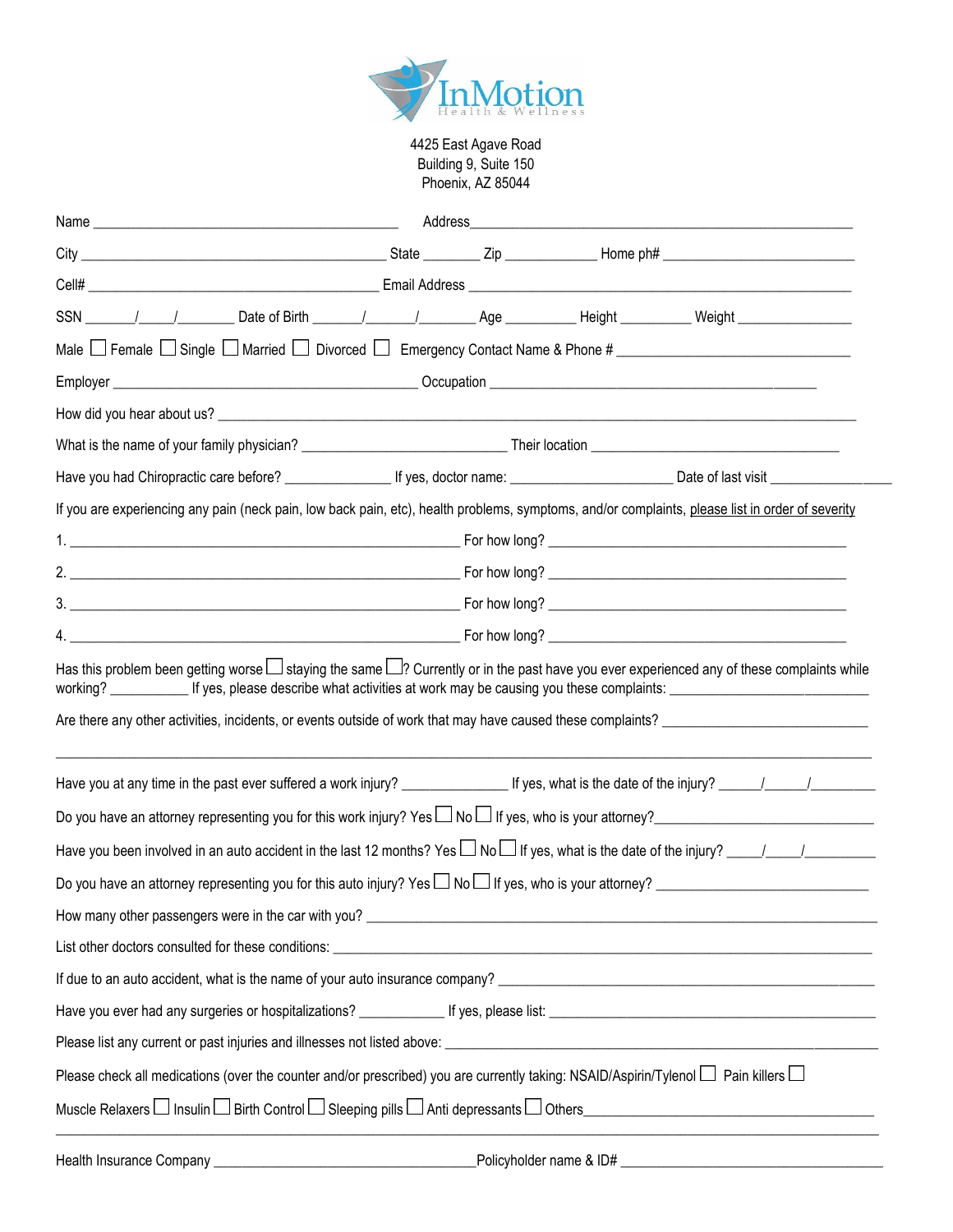The rating scale below is designed to measure the degree to which several aspects of your life are presently disrupted by your health condition (pain and/or symptoms you may be experiencing). In other words, we would like to know how much your health condition (pain and/or symptoms you may be experiencing) is preventing you from doing what you would normally do, or from doing it as well as you normally would. **Respond to each category by indicating the overall impact of pain in your life, not just when the pain is at its worst.**

For each of the six categories of daily living listed, PLEASE INDICATE THE NUMBER WHICH BEST DESCRIBES YOUR TYPICAL LEVEL OF ACTIVITIES.

0 means no disability at all, and a score of 10 meants that all of the activities in which you would normally be involved have been totally disrupted or prevented by your health condition (pain and/or symptoms you may be experiencing).

|    |                                                                                                                                                                                                                                       |  | 3 |                           | 6 | 8 | 9 | 10                         |       |
|----|---------------------------------------------------------------------------------------------------------------------------------------------------------------------------------------------------------------------------------------|--|---|---------------------------|---|---|---|----------------------------|-------|
|    | Completely able to function with                                                                                                                                                                                                      |  |   | Able to function but with |   |   |   | Totally unable to function |       |
|    | NO pain or limitations                                                                                                                                                                                                                |  |   | some discomfort or pain   |   |   |   |                            |       |
|    |                                                                                                                                                                                                                                       |  |   |                           |   |   |   |                            | RATE: |
| 1. | FAMILY/HOME RESPONSIBILITIES: activities related to the home or family including chores and duties performed<br>around the house (yard work, doing dishes, errands, favors for other family members, driving children to school, etc) |  |   |                           |   |   |   |                            |       |
| 2. | RECREATION: hobbies, exercise, sports, and other similar leisure time activities                                                                                                                                                      |  |   |                           |   |   |   |                            |       |
| 3. | SOCIAL ACTIVITY: activities which involve participation with friends and acquaintances other than family members<br>Including parties, theater, concerts, dining out, and other social functions.                                     |  |   |                           |   |   |   |                            |       |
| 4. | OCCUPATION: activities that are a part of or directly related to one's job including nonpaying jobs, such as that of a<br>homemaker or volunteer worker.                                                                              |  |   |                           |   |   |   |                            |       |
|    | 5. SELF CARE: activities which involve personal maintenance and independent daily living (taking a shower, driving,<br>getting dressed, etc.)                                                                                         |  |   |                           |   |   |   |                            |       |
|    | 6. LIFE SUPPORT ACTIVITY: basic life supporting behaviors such as eating, sleeping, and breathing.                                                                                                                                    |  |   |                           |   |   |   |                            |       |
|    |                                                                                                                                                                                                                                       |  |   |                           |   |   |   |                            |       |

If you are experiencing any health problems, please **mark the exact location of your pain on the diagram below.** Also describe the type and frequency of your pain. For example, dull, sharp, constant, off and on, when standing, sitting, walking, etc.

# **COMPLETE THESE DIAGRAMS**

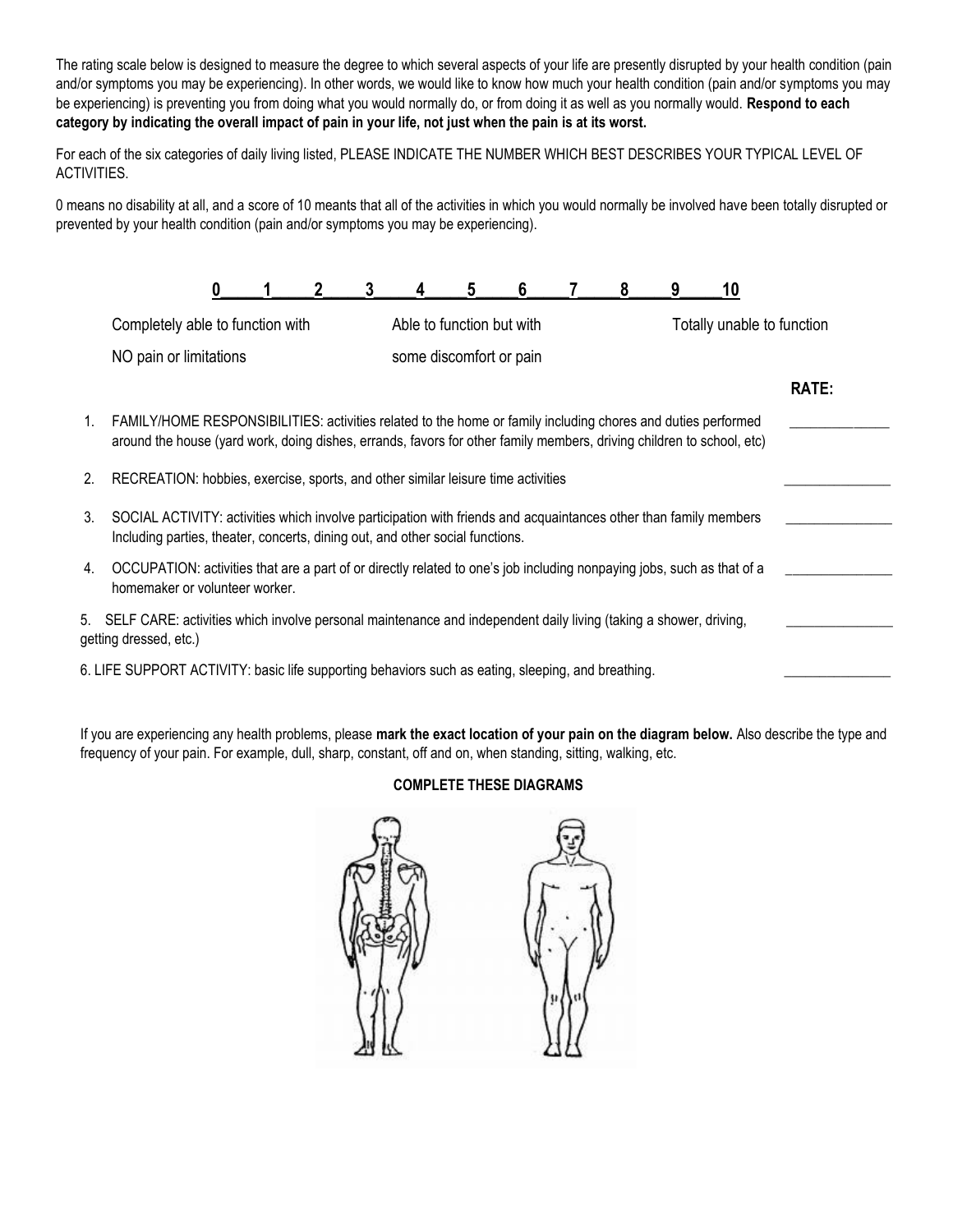# **Symptom Intake Form**

|   |                    |    |         |                                                              |                                           | 0    | 1            |       | $\overline{2}$ | On a scale from 0-10, with 10 being the worst, please circle the number that best describes the symptom most of the time:<br>$\mathbf{3}$<br>$\overline{4}$ | 5        | 6              | $\overline{7}$ |           | 8  | 9  | 10  |     |  |                                                                                                                                                                                                                                                                           |
|---|--------------------|----|---------|--------------------------------------------------------------|-------------------------------------------|------|--------------|-------|----------------|-------------------------------------------------------------------------------------------------------------------------------------------------------------|----------|----------------|----------------|-----------|----|----|-----|-----|--|---------------------------------------------------------------------------------------------------------------------------------------------------------------------------------------------------------------------------------------------------------------------------|
|   |                    |    |         |                                                              |                                           |      |              |       |                | What percentage of the time you are awake do you experience the above symptom at the above intensity:                                                       |          |                |                |           |    |    |     |     |  |                                                                                                                                                                                                                                                                           |
| 5 | 10                 | 15 | - 20    | 25                                                           | - 30                                      | - 35 | 40           | 45 50 |                | 55 60                                                                                                                                                       | 65       |                | 70 75          | 80        | 85 | 90 | -95 | 100 |  |                                                                                                                                                                                                                                                                           |
|   | $\circ$<br>$\circ$ |    |         | When did the symptom begin?<br>How did the symptom begin?    |                                           |      |              |       |                | Did the symptom begin suddenly or gradually? (circle one)                                                                                                   |          |                |                |           |    |    |     |     |  |                                                                                                                                                                                                                                                                           |
|   | $\circ$            |    |         | What makes the symptom worse? (circle all that apply)        |                                           |      |              |       |                | bending forward at waist, bending backward at waist, tilting left at waist, tilting right at waist, twisting left at waist, sitting,                        |          |                |                |           |    |    |     |     |  | Bending neck forward, bending neck backward, tilting head to left, tilting head to right, turning head to left, turning head to right,<br>standing, getting up from sitting position, lifting, any movement, driving, walking, running, nothing, other (please describe): |
|   | $\circ$            |    |         | What makes the symptom better? (circle all that apply):      |                                           |      |              |       |                | Rest, ice, heat, stretching, exercise, massage, pain medication, muscle relaxers, nothing, other (please describe):                                         |          |                |                |           |    |    |     |     |  |                                                                                                                                                                                                                                                                           |
|   | $\circ$            |    |         | Describe the quality of the symptom (circle all that apply): |                                           |      |              |       |                | Sharp, dull, achy, burning, throbbing, piercing, stabbing, deep, nagging, shooting, stinging, other (please describe):                                      |          |                |                |           |    |    |     |     |  |                                                                                                                                                                                                                                                                           |
|   | $\circ$            |    |         |                                                              | If yes, where does the symptom radiate? _ |      |              |       |                | Does the symptom radiate to another part of your body (circle one) YES                                                                                      |          |                |                | <b>NO</b> |    |    |     |     |  |                                                                                                                                                                                                                                                                           |
|   |                    |    |         |                                                              |                                           |      |              |       |                |                                                                                                                                                             |          |                |                |           |    |    |     |     |  |                                                                                                                                                                                                                                                                           |
|   | $\circ$            |    | Morning |                                                              |                                           |      |              |       |                | Is the symptom worse at certain times of the day or night? (circle one)<br>Afternoon Evening Night Unaffected by time of day                                |          |                |                |           |    |    |     |     |  |                                                                                                                                                                                                                                                                           |
|   |                    |    |         |                                                              |                                           |      |              |       |                |                                                                                                                                                             |          |                |                |           |    |    |     |     |  |                                                                                                                                                                                                                                                                           |
|   |                    |    |         |                                                              |                                           |      |              |       |                | On a scale from 0-10, with 10 being the worst, please circle the number that best describes the symptom most of the time:                                   |          |                |                |           |    |    |     |     |  |                                                                                                                                                                                                                                                                           |
|   |                    |    |         |                                                              |                                           | 0    | $\mathbf{1}$ |       | $\overline{2}$ | $\mathbf{3}$<br>$\overline{4}$                                                                                                                              | 5        | $6\phantom{1}$ | $\overline{7}$ |           | 8  | 9  | 10  |     |  |                                                                                                                                                                                                                                                                           |
|   |                    |    |         |                                                              |                                           |      |              |       |                | What percentage of the time you are awake do you experience the above symptom at the above intensity:                                                       |          |                |                |           |    |    |     |     |  |                                                                                                                                                                                                                                                                           |
| 5 | 10                 | 15 | 20      | 25                                                           | 30                                        | 35   | 40           | 45    | 50             | 55                                                                                                                                                          | 60<br>65 | 70             | 75             | 80        | 85 | 90 | 95  | 100 |  |                                                                                                                                                                                                                                                                           |
|   | $\circ$            |    |         | When did the symptom begin?                                  |                                           |      |              |       |                | Did the symptom begin suddenly or gradually? (circle one)                                                                                                   |          |                |                |           |    |    |     |     |  |                                                                                                                                                                                                                                                                           |
|   | $\circ$            |    |         | How did the symptom begin?                                   |                                           |      |              |       |                |                                                                                                                                                             |          |                |                |           |    |    |     |     |  |                                                                                                                                                                                                                                                                           |
|   | $\circ$            |    |         | What makes the symptom worse? (circle all that apply)        |                                           |      |              |       |                | bending forward at waist, bending backward at waist, tilting left at waist, tilting right at waist, twisting left at waist, sitting,                        |          |                |                |           |    |    |     |     |  | Bending neck forward, bending neck backward, tilting head to left, tilting head to right, turning head to left, turning head to right,<br>standing, getting up from sitting position, lifting, any movement, driving, walking, running, nothing, other (please describe): |
|   | $\circ$            |    |         | What makes the symptom better? (circle all that apply):      |                                           |      |              |       |                | Rest, ice, heat, stretching, exercise, massage, pain medication, muscle relaxers, nothing, other (please describe):                                         |          |                |                |           |    |    |     |     |  |                                                                                                                                                                                                                                                                           |
|   | $\circ$            |    |         | Describe the quality of the symptom (circle all that apply): |                                           |      |              |       |                | Sharp, dull, achy, burning, throbbing, piercing, stabbing, deep, nagging, shooting, stinging, other (please describe):                                      |          |                |                |           |    |    |     |     |  |                                                                                                                                                                                                                                                                           |
|   | $\circ$            |    |         | If yes, where does the symptom radiate?                      |                                           |      |              |       |                | Does the symptom radiate to another part of your body (circle one) YES                                                                                      |          |                |                | <b>NO</b> |    |    |     |     |  |                                                                                                                                                                                                                                                                           |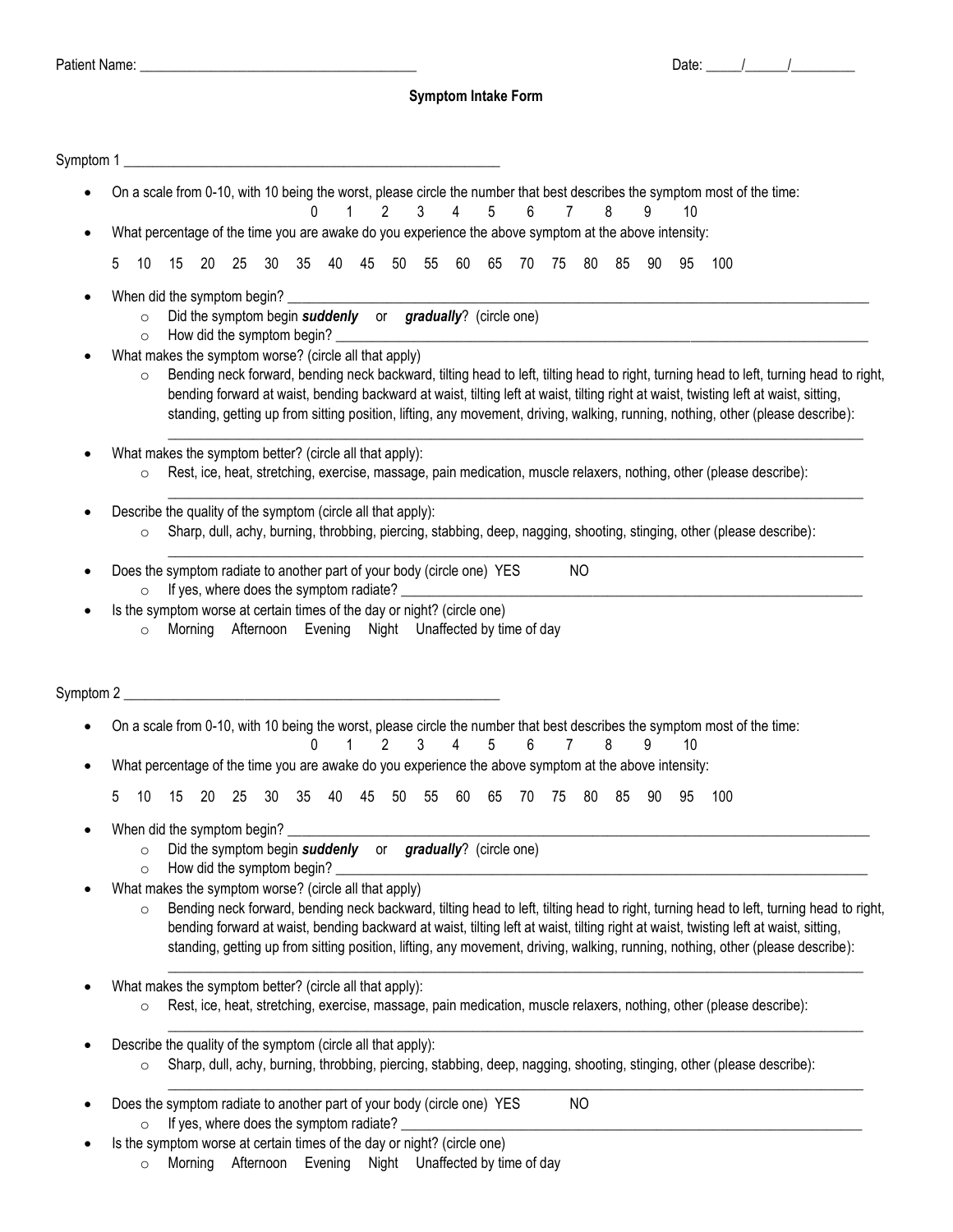#### Symptom 3

- On a scale from 0-10, with 10 being the worst, please circle the number that best describes the symptom most of the time:
	- 0 1 2 3 4 5 6 7 8 9 10 What percentage of the time you are awake do you experience the above symptom at the above intensity:

5 10 15 20 25 30 35 40 45 50 55 60 65 70 75 80 85 90 95 100

- When did the symptom begin?
	- o Did the symptom begin *suddenly* or *gradually*? (circle one)
	- $\circ$  How did the symptom begin?
- What makes the symptom worse? (circle all that apply)
	- $\circ$  Bending neck forward, bending neck backward, tilting head to left, tilting head to right, turning head to left, turning head to right, bending forward at waist, bending backward at waist, tilting left at waist, tilting right at waist, twisting left at waist, sitting, standing, getting up from sitting position, lifting, any movement, driving, walking, running, nothing, other (please describe):

 $\Box$ 

 $\Box$ 

- What makes the symptom better? (circle all that apply):
	- $\circ$  Rest, ice, heat, stretching, exercise, massage, pain medication, muscle relaxers, nothing, other (please describe):
- Describe the quality of the symptom (circle all that apply):
	- $\circ$  Sharp, dull, achy, burning, throbbing, piercing, stabbing, deep, nagging, shooting, stinging, other (please describe):
- $\Box$ Does the symptom radiate to another part of your body (circle one) YES NO  $\circ$  If yes, where does the symptom radiate? Is the symptom worse at certain times of the day or night? (circle one) o Morning Afternoon Evening Night Unaffected by time of day Symptom 4 On a scale from 0-10, with 10 being the worst, please circle the number that best describes the symptom most of the time: 0 1 2 3 4 5 6 7 8 9 10 What percentage of the time you are awake do you experience the above symptom at the above intensity: 5 10 15 20 25 30 35 40 45 50 55 60 65 70 75 80 85 90 95 100 When did the symptom begin? o Did the symptom begin *suddenly* or *gradually*? (circle one)  $\circ$  How did the symptom begin? What makes the symptom worse? (circle all that apply)  $\circ$  Bending neck forward, bending neck backward, tilting head to left, tilting head to right, turning head to left, turning head to right, bending forward at waist, bending backward at waist, tilting left at waist, tilting right at waist, twisting left at waist, sitting, standing, getting up from sitting position, lifting, any movement, driving, walking, running, nothing, other (please describe):
	- What makes the symptom better? (circle all that apply):
		- $\circ$  Rest, ice, heat, stretching, exercise, massage, pain medication, muscle relaxers, nothing, other (please describe):

 $\Box$ 

 $\Box$ 

\_\_\_\_\_\_\_\_\_\_\_\_\_\_\_\_\_\_\_\_\_\_\_\_\_\_\_\_\_\_\_\_\_\_\_\_\_\_\_\_\_\_\_\_\_\_\_\_\_\_\_\_\_\_\_\_\_\_\_\_\_\_\_\_\_\_\_\_\_\_\_\_\_\_\_\_\_\_\_\_\_\_\_\_\_\_\_\_\_\_\_\_\_\_\_\_\_\_

- Describe the quality of the symptom (circle all that apply):
	- o Sharp, dull, achy, burning, throbbing, piercing, stabbing, deep, nagging, shooting, stinging, other (please describe):
- Does the symptom radiate to another part of your body (circle one) YES NO  $\circ$  If yes, where does the symptom radiate?
	- Is the symptom worse at certain times of the day or night? (circle one)
		- o Morning Afternoon Evening Night Unaffected by time of day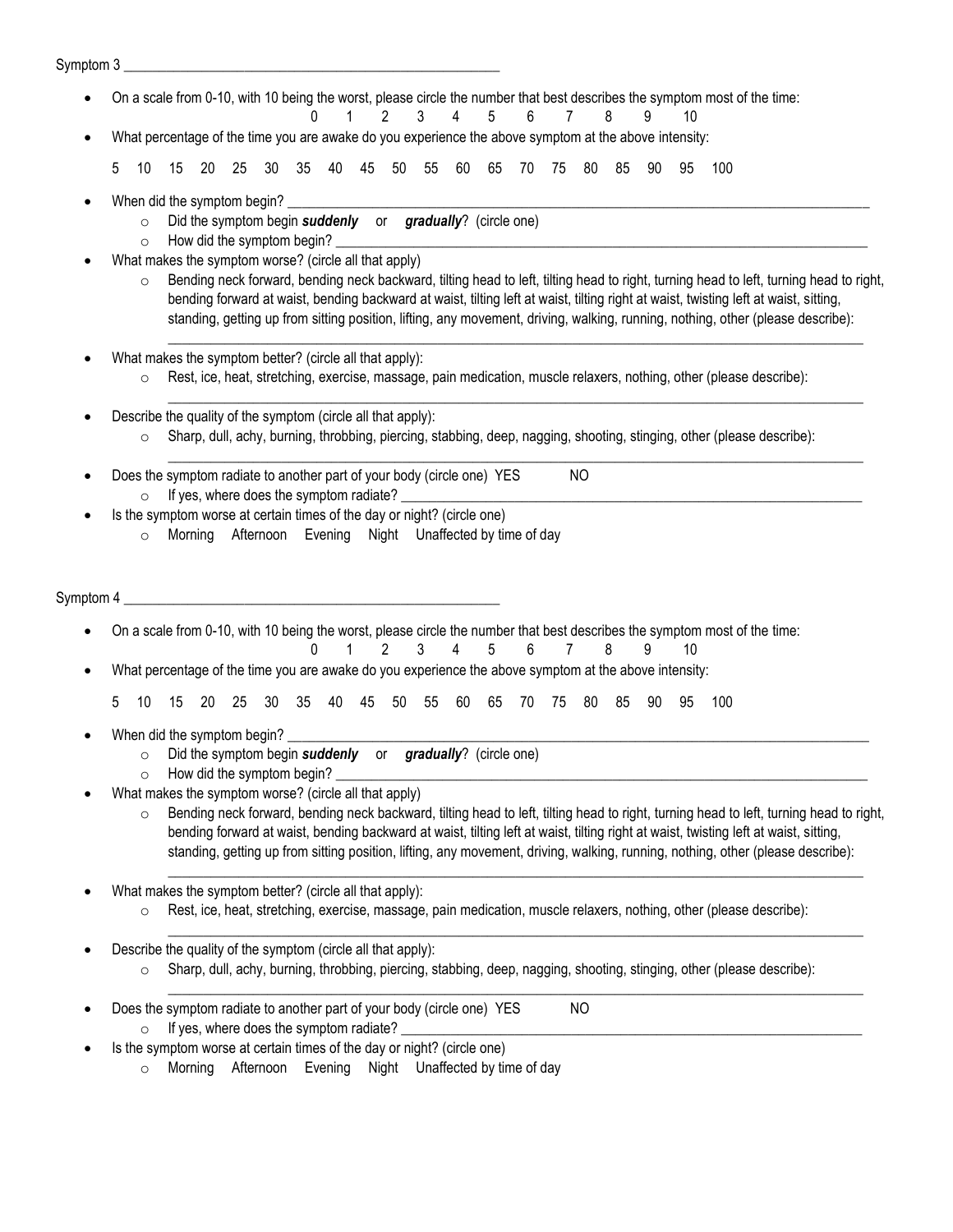# **ACTIVITIES OF LIFE**

**Please identify how your current condition is affecting your ability to carry out activities that are routinely part of your life.**

| <b>ACTIVITIES:</b>                     |                  | EFFECT:                 |                         |                          |
|----------------------------------------|------------------|-------------------------|-------------------------|--------------------------|
| Carry children/groceries               | No Effect        | Painful (can do)        | $\Box$ Painful (limits) | Unable to perform        |
| Lift children/groceries                | $\Box$ No Effect | Painful (can do)        | Painful (limits)        | Unable to perform        |
| <b>Climb Stairs</b>                    | No Effect        | $\Box$ Painful (can do) | Painful (limits)        | Unable to perform        |
| Pet Care                               | No Effect        | Painful (can do)        | Painful (limits)        | Unable to perform        |
| Extended Computer Use $\Box$ No Effect |                  | Painful (can do)        | Painful (limits)        | Unable to perform        |
| Sit to standing                        | No Effect        | Painful (can do)        | Painful (limits)        | Unable to perform        |
| Read/Concentrate                       | No Effect        | Painful (can do)        | Painful (limits)        | Unable to perform        |
| Getting dressed                        | No Effect        | Painful (can do)        | Painful (limits)        | Unable to perform        |
| Shaving                                | No Effect        | Painful (can do)        | Painful (limits)        | Unable to perform        |
| <b>Sexual Activities</b>               | No Effect        | Painful (can do)        | Painful (limits)        | Unable to perform        |
| Sleep                                  | No Effect        | Painful (can do)        | Painful (limits)        | Unable to perform        |
| Prolonged sitting                      | No Effect        | Painful (can do)        | Painful (limits)        | Unable to perform        |
| Prolonged standing                     | No Effect        | Painful (can do)        | Painful (limits)        | Unable to perform        |
| Yard work                              | No Effect        | Painful (can do)        | $\Box$ Painful (limits) | Unable to perform        |
| Walking                                | No Effect        | Painful (can do)        | Painful (limits)        | Unable to perform        |
| Washing/Bathing                        | No Effect        | Painful (can do)        | Painful (limits)        | Unable to perform        |
| Sweeping/vacuuming                     | No Effect        | Painful (can do)        | Painful (limits)        | Unable to perform        |
| <b>Dishes</b>                          | No Effect        | Painful (can do)        | Painful (limits)        | Unable to perform        |
| Laundry                                | No Effect        | Painful (can do)        | Painful (limits)        | Unable to perform        |
| Garbage                                | No Effect        | $\Box$ Painful (can do) | $\Box$ Painful (limits) | $\Box$ Unable to perform |
| Driving                                | $\Box$ No Effect | $\Box$ Painful (can do) | $\Box$ Painful (limits) | $\Box$ Unable to perform |
| Other: ________________                | $\Box$ No Effect | $\Box$ Painful (can do) | $\Box$ Painful (limits) | $\Box$ Unable to perform |
|                                        |                  |                         |                         |                          |
| <b>Printed Name:</b>                   |                  |                         |                         |                          |

**Today's Date: \_\_\_\_\_\_\_\_/\_\_\_\_\_\_\_\_/\_\_\_\_\_\_\_\_\_\_**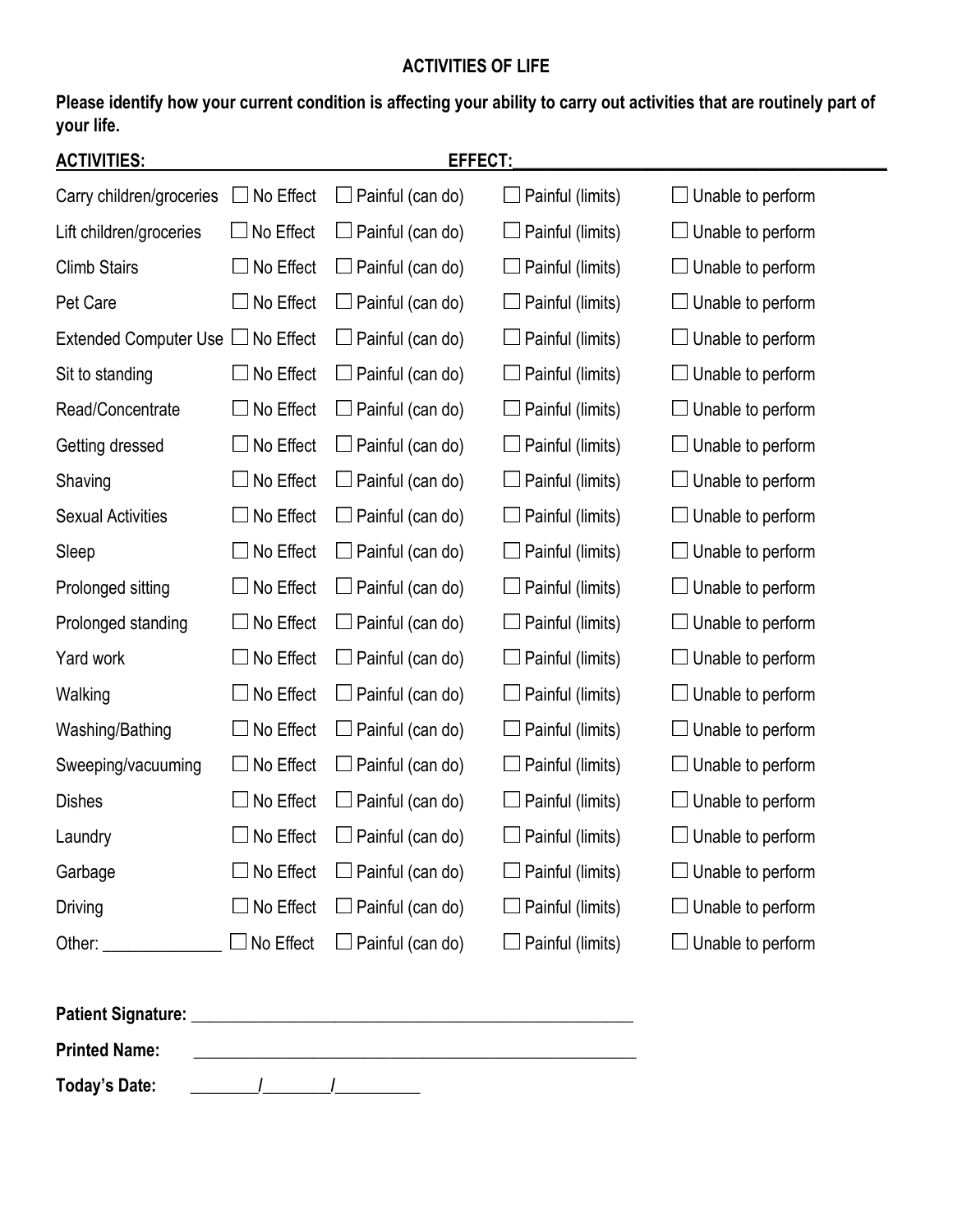| Patient Name: _                |                                                                                                                   |                           | Date: $\frac{1}{1}$ /              |                      |
|--------------------------------|-------------------------------------------------------------------------------------------------------------------|---------------------------|------------------------------------|----------------------|
|                                | Please mark P for in the Past, C for Currently have, or Leave Blank if Never                                      |                           |                                    |                      |
| Headache                       | Pregnant                                                                                                          | <b>Dizziness</b>          | Prostate Problems                  | <b>Ulcers</b>        |
| Neck Pain                      | Frequent colds/flu                                                                                                | Loss of balance           | Erectile dysfunction               | Heartburn            |
| Jaw Pain, TMJ                  | Convulsions/Epilepsy                                                                                              | Fainting                  | Digestive problems                 | <b>Heart Problem</b> |
| Shoulder Pain                  | Tremors                                                                                                           | Double vision             | Colon trouble                      | High Blood Pressure  |
| Upper back pain                | Chest pain                                                                                                        | Blurred vision            | Diarrhea/constipation              | Low Blood Pressure   |
| Mid back pain                  | Pain w/ cough/sneeze                                                                                              | Ringing in ears           | Menopausal problems                | Asthma               |
| Low back pain                  | Foot or Knee problem                                                                                              | Hearing loss              | Menstrual problems                 | Difficulty breathing |
| Hip pain                       | Sinus/Allergy problem                                                                                             | Depression                | <b>PMS</b>                         | Lung problems        |
| <b>Back Curvature</b>          | Swollen/painful joints                                                                                            |                           | <b>Bed Wetting</b>                 | Kidney trouble       |
| Scoliosis                      | Skin problems                                                                                                     |                           | Gallbladder trouble                | Trouble sleeping     |
|                                | Numb/Tingling arms, hands, fingers                                                                                |                           | <b>Eating Disorder</b>             | Liver trouble        |
| Numb/Tingling legs, feet, toes |                                                                                                                   |                           |                                    |                      |
|                                |                                                                                                                   |                           |                                    |                      |
| <b>Family History</b>          |                                                                                                                   |                           |                                    |                      |
| $\Box$ Sibling<br>Cancer:      | <b>L</b> Mother                                                                                                   | JFather                   | Grandfather<br><b>IGrandmother</b> |                      |
|                                | Osteoporosis / Osteopenia / Decreased Bone Mass<br>Degenerative Disc Disease / Spinal Arthritis / Spinal Stenosis |                           |                                    |                      |
|                                |                                                                                                                   |                           |                                    |                      |
| <b>Diabetes</b>                | Stroke / TIA<br>Genetic Disorders (explain)                                                                       |                           |                                    |                      |
|                                |                                                                                                                   |                           |                                    |                      |
| <b>Social History</b>          |                                                                                                                   |                           |                                    |                      |
| $\Box$ Alcohol                 | $\Box$ Tobacco / Smoking                                                                                          | <b>Recreational Drugs</b> | Medical Marijuana                  |                      |
|                                |                                                                                                                   |                           |                                    |                      |
| <b>Medications</b>             |                                                                                                                   |                           |                                    |                      |
| $\Box$ Birth Control           | Blood Thinner (Coumadin, etc)                                                                                     | $\Box$ NSAID              | $\Box$ Narcotic Pain Medication    | Muscle Relaxers      |
|                                | Fluoroquinolones antibiotics (examples: Cipro, Factive, Levaquin, Avelox, Noroxin, floxin medications)            |                           |                                    |                      |
|                                | Statin Drugs (example: Lipitor, atorvastatin, Pravochol, Crestor, Zocor, Lescol, Vytorin, simvastin, etc)         |                           |                                    |                      |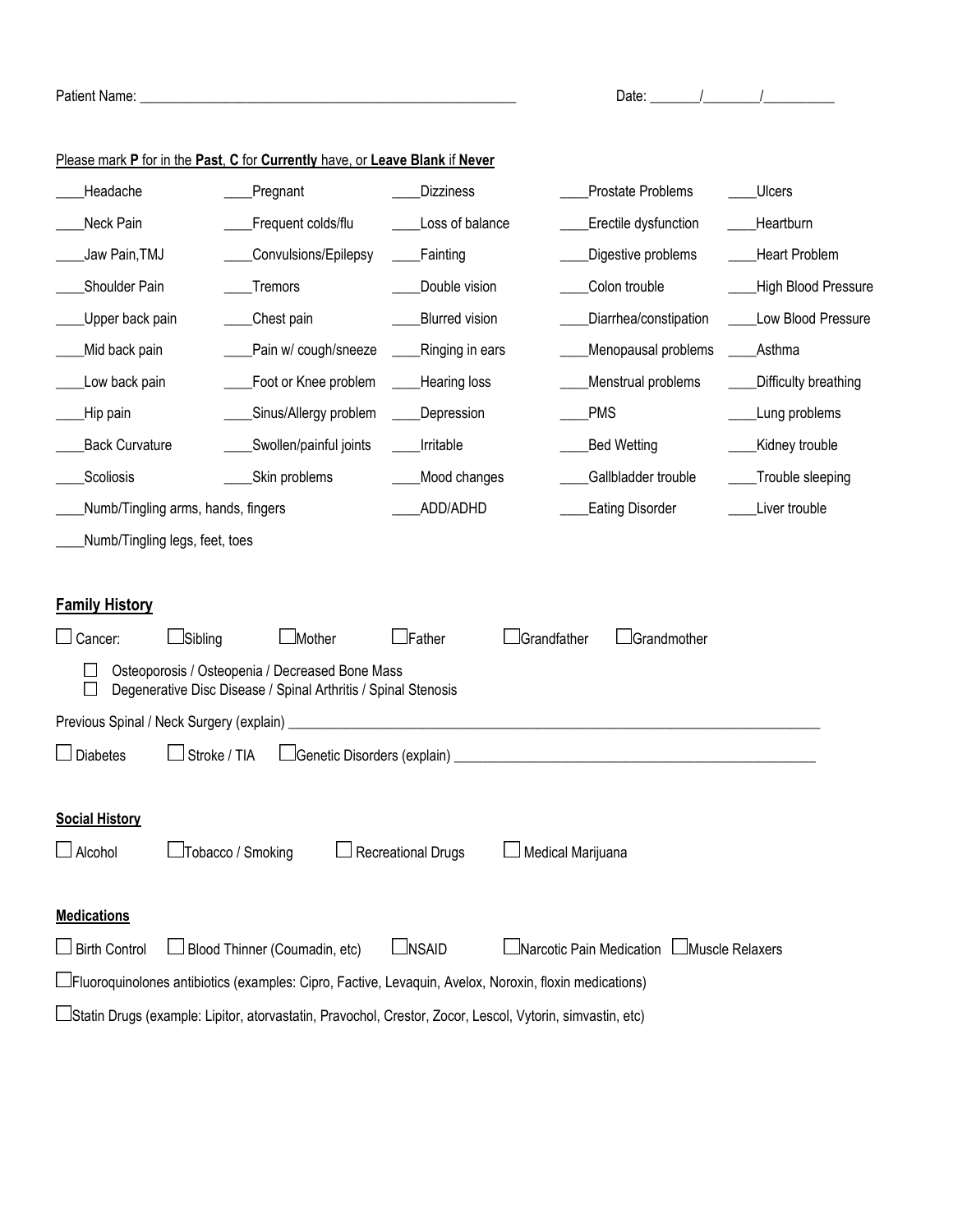

# Authorizations and Releases

Patient Name:

# Consent to Professional Treatment

I certify that all information provided to this practice is true and correct, to the best of my knowledge. I hereby give consent to this practice and its healthcare providers, consultants, assistants, or designees to render care and treatment to me as they deem necessary. I recognize that the practice of medicine is not an exact science and I acknowledge that no guarantees have been made as to the result of evaluation and treatment. If the patient is a minor child, under the age of eighteen (18) at the date of treatment, I hereby stipulate that I am the legal guardian and grant my consent for the treatment of the child as provided for herein. I acknowledge that I may refuse treatment at any time. Initial \_\_\_\_

# Consent to Perform and Interpret X-rays

I hereby consent to the performance of diagnostic x-rays as deemed necessary by the attending physician of this practice and acknowledge that certain risks are associated with x-rays. If applicable, I certify that I am a parent or legal guardian of the patient and I hereby authorize the performance of diagnostic x-rays on said minor as requested by the physician. At this time, I know of no condition which the taking of x-rays would further complicate.

Initial \_\_\_\_

I further agree that this practice may seek outside interpretation of my x-rays by a qualified professional not employed by this practice. I agree to any additional fees associated with this service and assigns benefits to be paid directly to that professional by my third-party payor. Initial \_\_\_

### Females: Regarding Possibility of Pregnancy

This is to certify that, to the best of my knowledge, I am NOT pregnant. The doctor and certified staff have permission to perform diagnostic x-rays. I am aware that taking x-rays, particularly those involving the pelvis, can be hazardous to a fetus. Initial \_\_\_\_

# Females: Consent to X-ray During Pregnancy

This is to certify that I am or may be pregnant and that the doctor or certified staff has my permission to perform diagnostic x-rays involving any cervical spine (neck) or extremities (arms or legs), on the condition that lead shielding be used over the trunk of my body. I have been advised that certain x-rays, particularly those involving the pelvis, can be hazardous to a fetus. Initial \_\_\_\_

# Assignment of Benefits and Release of Records

I hereby assign to this practice all of my medical and procedure benefits to which I am entitled, including major medical benefits. I hereby authorize and direct my insurance carrier(s), including Medicare and other government sponsored programs if applicable, private insurance and any other health plans to issue payment directly to this practice for medical services rendered. This assignment is irrevocable.

I hereby authorize this practice to release any medical or other information required by third party payors, including government agencies, insurance carriers, or any other entities necessary to determine insurance benefits or benefits payable for related services and supplies provided to me by the practice.

Initial \_\_\_\_

Signature  $\frac{1}{2}$  Date  $\frac{1}{2}$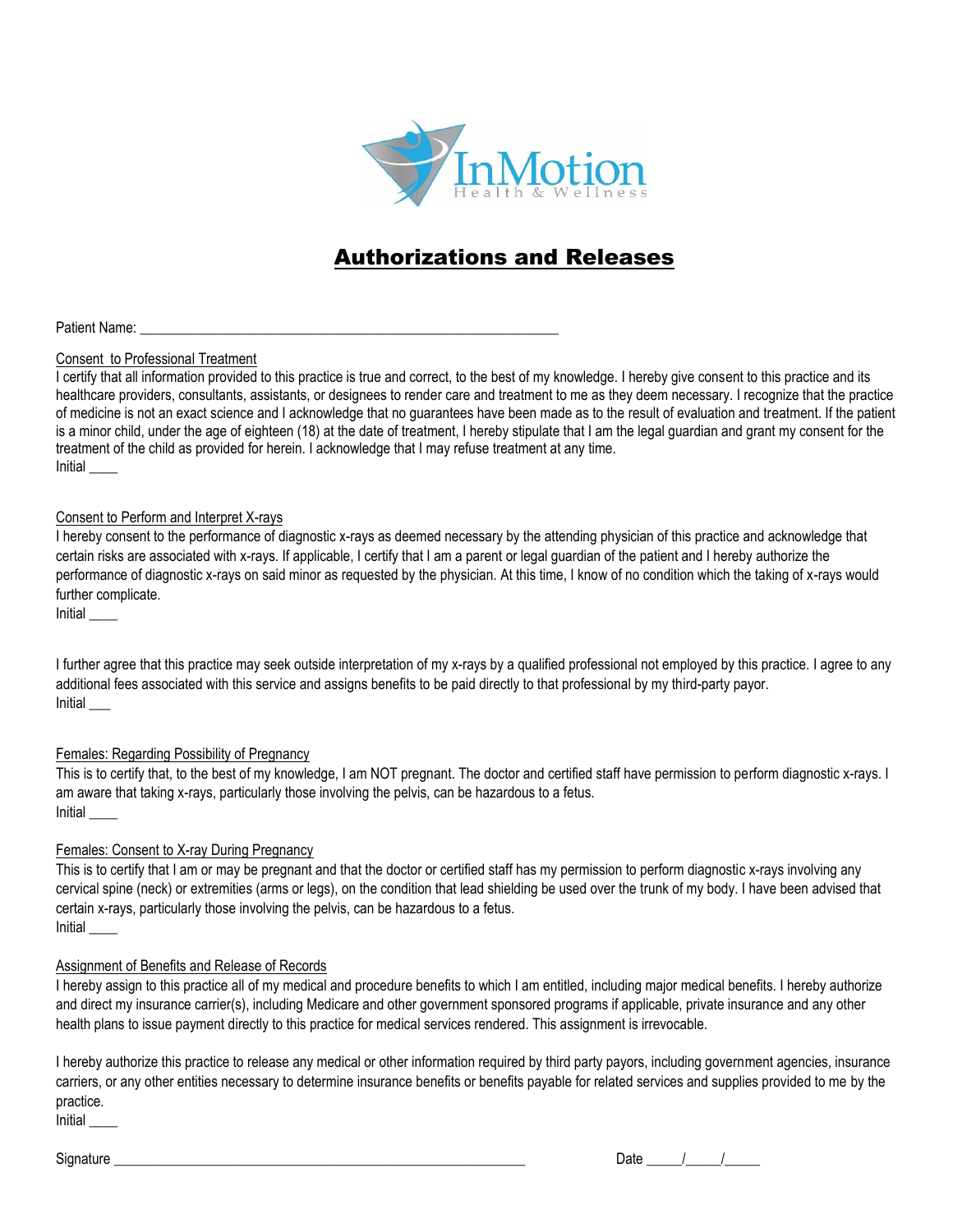

# **PATIENT CONSENT FORM** Regarding the Use & Disclosure of Protected Health Information ("Consent Form")

For this purposes of this Consent Form, "Office" shall refer to: InMotion Health & Wellness.

I understand that some of my health information may be used and/or disclosed by the Office to carry out treatment, payment, or health care operations, and that for a more complete description of such uses and disclosures I should refer to the Office's privacy notice entitled, "Our Privacy Practices." I understand that I may review this privacy notice at any prior time signing this form.

I understand that over time the Office's privacy practices may need to change in accordance with law and that if I wish to obtain a copy of the notice as revised, I can call the Office to request such copy.

I understand that I may request restrictions on how my information is used or disclosed to carry out treatment, payment, or health care operations, and that I can also revoke this Consent in, but only to the extent that the Office has not taken action in reliance thereon and also provided that I do so in writing.

I understand that for my protection, any requests to amend my health information or to access my medical records must be made in writing.

Signature  $\Box$ 

Patient Name (please print)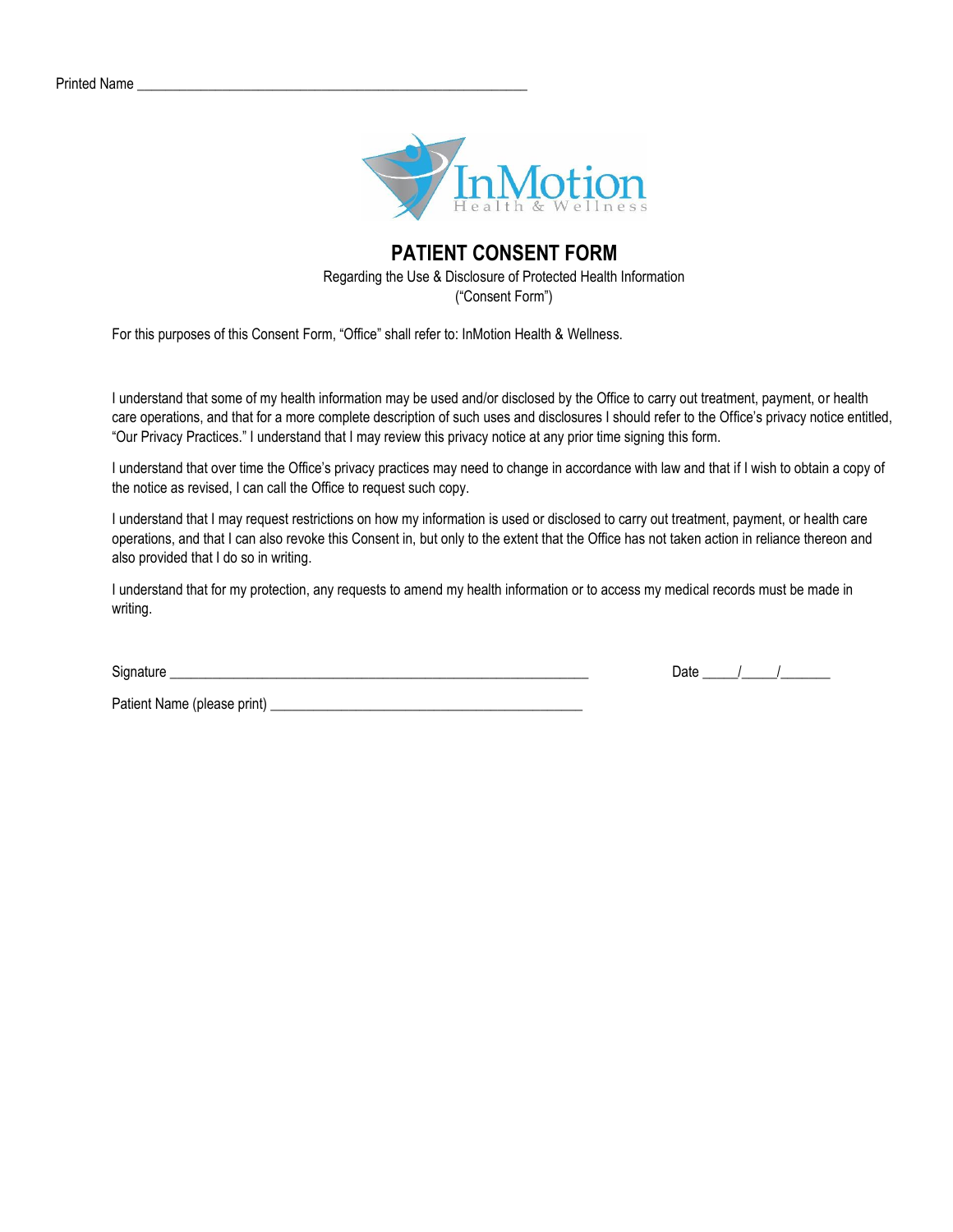

**Our recommendations are based on a desire to see you get well and stay well. Chiropractic care is covered under many insurance plans. Regardless of your coverage, we'll suggest the chiropractic care we think you need. We ask that you read and understand our policy as it is applies to your particular situation.** 

# **PATIENTS WITHOUT INSURANCE**

We request that 100% of the each visit be paid at the time of the visit. We offer a time of service discount to patients that either do not have insurance or choose not to bill their insurance. Payment must be made in full on the date of service.

### **GROUP OR INDIVIDUAL INSURANCE**

Your insurance is an agreement between you and your insurance company, not between your insurance company and our office. We cannot be certain if your insurance covers Chiropractic, although most policies do provide coverage. The amount they pay varies from one policy to another. When possible, we will call to verify benefits on your insurance; however, the benefits quoted to us by your insurance company are not a guarantee of payment. As a courtesy to you, our office will complete any necessary insurance forms at no additional charge, and file them with your insurance company to help you collect. It is to be understood and agreed that any services rendered are charged to you directly and you are personally responsible for payments of any non-covered services, deductibles, or copays. You may also pay the full amount due each day therefore qualifying for our Time of Service reduction in fees. You may then submit the bill to your insurance carrier for reimbursement.

#### **INSURANCE FORMS/PAYMENT**

If you receive any correspondence from your insurance carrier pertaining to the care you have received at this office or a request for more information regarding your care, please bring it in as soon as possible. It is very important that we keep your file as up to date as possible. Occasionally, either by mistake or due to provisions in your policy, the check issued by the insurance company for payment of services rendered in our office may come to you instead of our office. If you should receive any unexpected check in the mail, please contact us. By signing below, you understand and acknowledge that those checks are property of InMotion Health & Wellness and are due to us upon receipt.

#### **MEDICARE**

We do accept assignment from Medicare. Reimbursement is sent directly to our office in payment for chiropractic services that Medicare will cover. Medicare will ONLY cover manipulation of the spine. Medicare pays 80% of the allowable fee once the deductible has been met. You are required to pay the deductible and the remaining fees for services Medicare does not reimburse. These non-covered services include, but are not limited to – xrays, examinations, therapies, orthotics, supports, and/or nutritional supplements. Medicare patients are fully responsible for charges of non-covered services. Secondary insurance may or may not pay for these non-covered services. Our office completes and files the forms for Medicare at no charge.

### **SECONDARY INSURANCE**

Please inform us of any secondary insurance you may have. We will file and collect from your secondary insurance for services covered by the secondary payer.

**By signing below, I acknowledge and understand InMotion Health & Wellness' financial policy and agree to the terms outlined.**

**Patient Signature: \_\_\_\_\_\_\_\_\_\_\_\_\_\_\_\_\_\_\_\_\_\_\_\_\_\_\_\_\_\_\_\_\_\_\_\_\_ Date: \_\_\_\_\_\_\_\_\_\_\_\_\_\_\_\_\_**